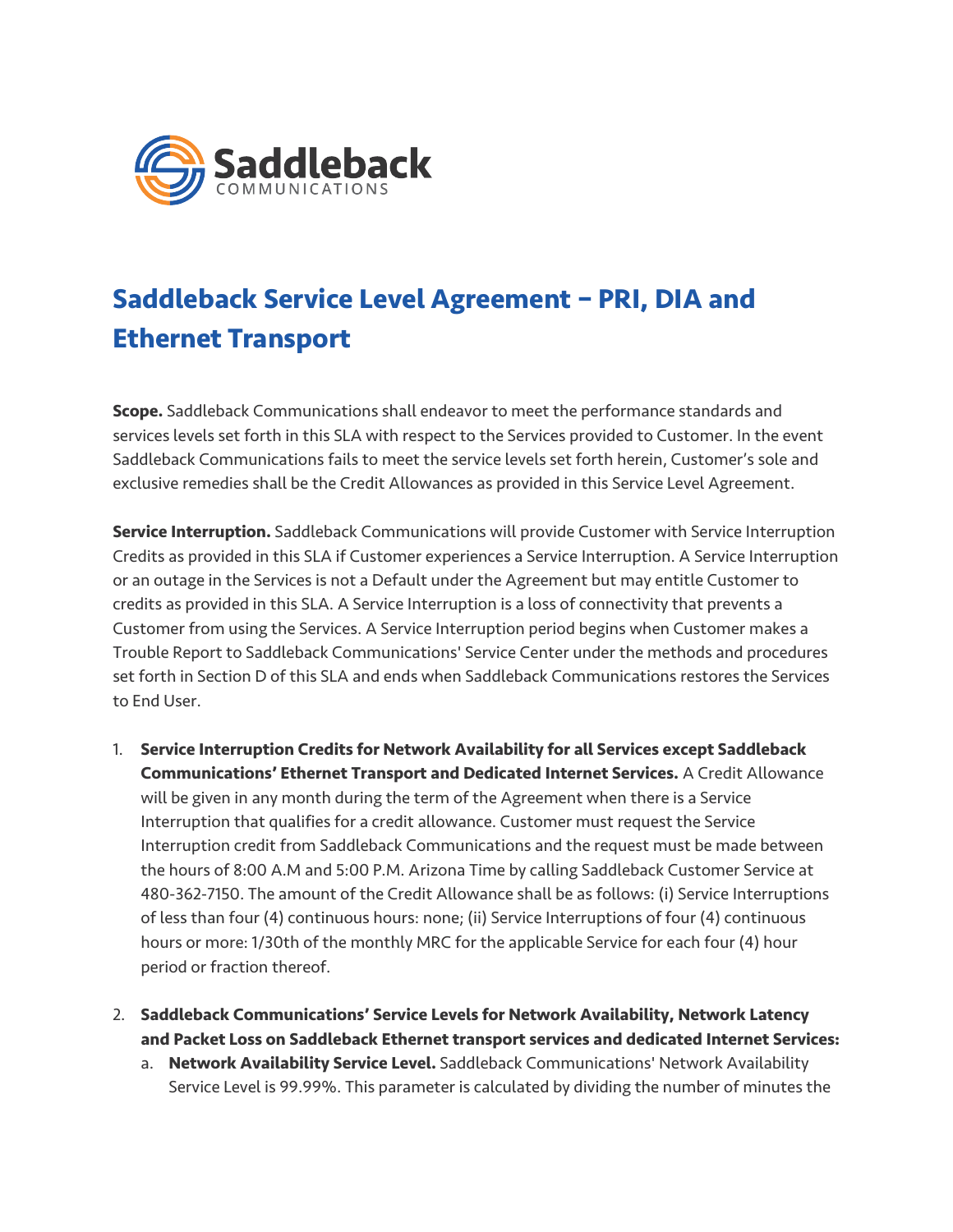Services are available for Customer's use by the total number of minutes in any thirty (30 day period and multiplying by 100. For Dedicated Internet Access Services, Network Availability is defined by Saddleback Communications as the ability to transmit data from the Saddleback Communications demarcation at the Customer location to any one of the transit or peering points on the Saddleback Communications IP backbone. Network Availability does not mean the customer will be able to reach any site or user on the Internet, nor does it mean any site or user on the Internet can reach the Customer, as there are many factors, outside of Saddleback Communications' control, that can affect an endto-end connection.

- i. **Service Interruption**. A Service Interruption or an outage is not a Default under this Agreement but may entitle the Customer to credits provided in this SLA. A Service Interruption is a loss of services or a degradation of signal to the Customer that adversely affects the ability of the Customer to use the Services. A Service Interruption period begins when the Customer makes a Trouble Report to Saddleback Communications and ends when Saddleback restores Services to the Customer.
- ii. **Service Interruption Credits for Service Availability.** A Credit Allowance will be given in any month during the term of the Agreement when there is a Service Interruption that qualifies for a Credit Allowance. The amount of the Credit Allowance shall be as follows:

| <b>SERVICES INTERRUPTION LENGTH</b> | <b>CREDIT</b>                                                                                                                                                                                                  |
|-------------------------------------|----------------------------------------------------------------------------------------------------------------------------------------------------------------------------------------------------------------|
| < 30 minutes to 4 hours, continuous | None                                                                                                                                                                                                           |
| 30 minutes to 4 hours, continuous   | 1/30 of monthly charge due for the applicable<br>month the first 30 minutes to 1 hour, then an<br>additional 1/30 of the monthly charge for the<br>applicable month for each additional hour up to 4<br>hours. |
| 4 hours to 8 hours, continuous      | 50% of the monthly charge due for the applicable<br>month                                                                                                                                                      |
| 8 hours or longer, continuous       | 100% of the monthly charge due for the<br>applicable month                                                                                                                                                     |

## **Service Interruption Credits for PRI, Dedicated Internet Access and Ethernet Transport**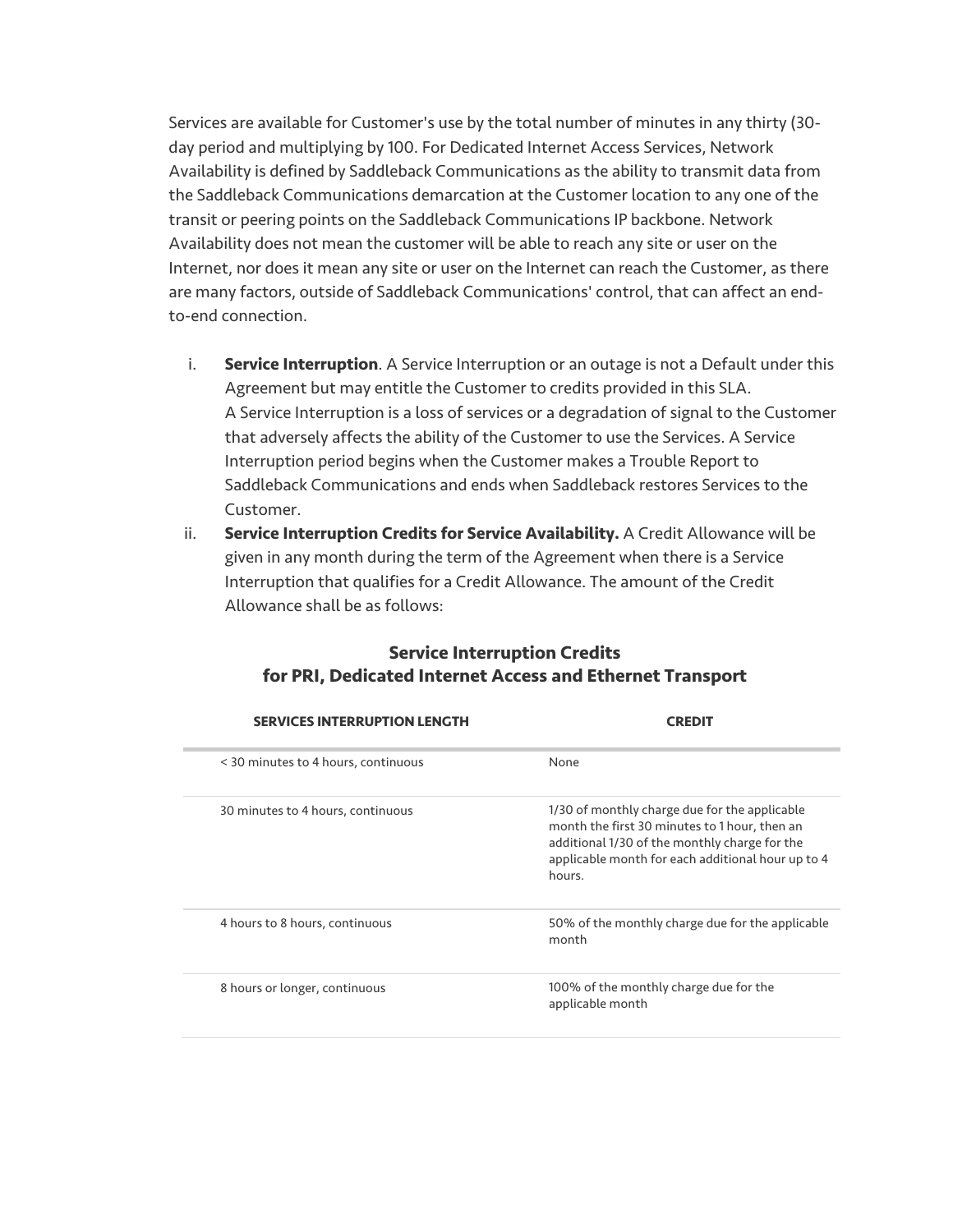- iii. **Exceptions to Credit Allowance.** Credit Allowances shall not be provided for Services Interruptions or failures to meet the Service level parameter: (i) caused by Customer, its employees, agents or subcontractors or its users; (ii) due to failure of power or other equipment provided by Customer or the public utility supplying power to Saddleback Communications or Customer; (iii) during any period in which Saddleback Communications is not allowed access to the premises of Customer to access Saddleback Communications equipment; (iv) due to scheduled maintenance and repair; (v) caused by or due to violations of the Saddleback Communications Acceptable Use Policies (for Internet Services); (vi) caused by fiber optic cable cuts on the Customer's property which are not the fault of Saddleback Communications; (vii) caused by a loss of service or failure of Customer's internal wiring or other Customer equipment; (viii) caused by the software or encryption provided by Customer; or (ix) due to Force Majeure events. In no event shall Customer receive more than One (1) month's MRC as credit for Service Interruptions or outages in any thirty (30) day period regardless of the number of Service Interruptions or outages, or failures to meet this SLA.
- iv. **Major Outages.** If two (2) times during a thirty (30) consecutive day period, the Services to the Customer experience a Service interruption for a period of greater than eight (8) consecutive hours, ("Major Outage") other than as a result of the causes set forth in Section B.2.a.iii above, Customer may terminate the affected service(s) without charge or payment of any termination charges that may otherwise be provided in the Network Services Agreement; provided the Customer notifies Saddleback in writing within thirty (30) days of the occurrence of the second Major Outage.
- b. **Network Latency Service Level.** Network Latency is defined by Saddleback Communications as the round-trip delay for a packet to travel between two backbone network routers on the Saddleback Communications' backbone, averaged on a monthly basis. The average monthly round-trip delay is measured in milliseconds. Saddleback Communications' Network Latency Service Level is 45 milliseconds or less. If Saddleback Communications fails to meet any Network Latency Service Level in a calendar month, the Customer is eligible for a credit allowance consisting of pro-rated charges for three (3) days of the Saddleback Communications' monthly recurring charge (MRC) for the Ethernet transport or dedicated Internet service for the applicable month.
- c. **Network Packet Delivery Service Level.** Network Packet Loss is defined by Saddleback Communications as the percentage of packets lost during a transmission between two routers on the Saddleback Communications IP backbone, averaged on a monthly basis. The average monthly packet loss is measure in percentage of packets dropped per 100. Saddleback Communications' Network Packet Delivery Service Level is 99% or greater. If Saddleback Communications fails to meet any Network Packet Delivery Service Level in a